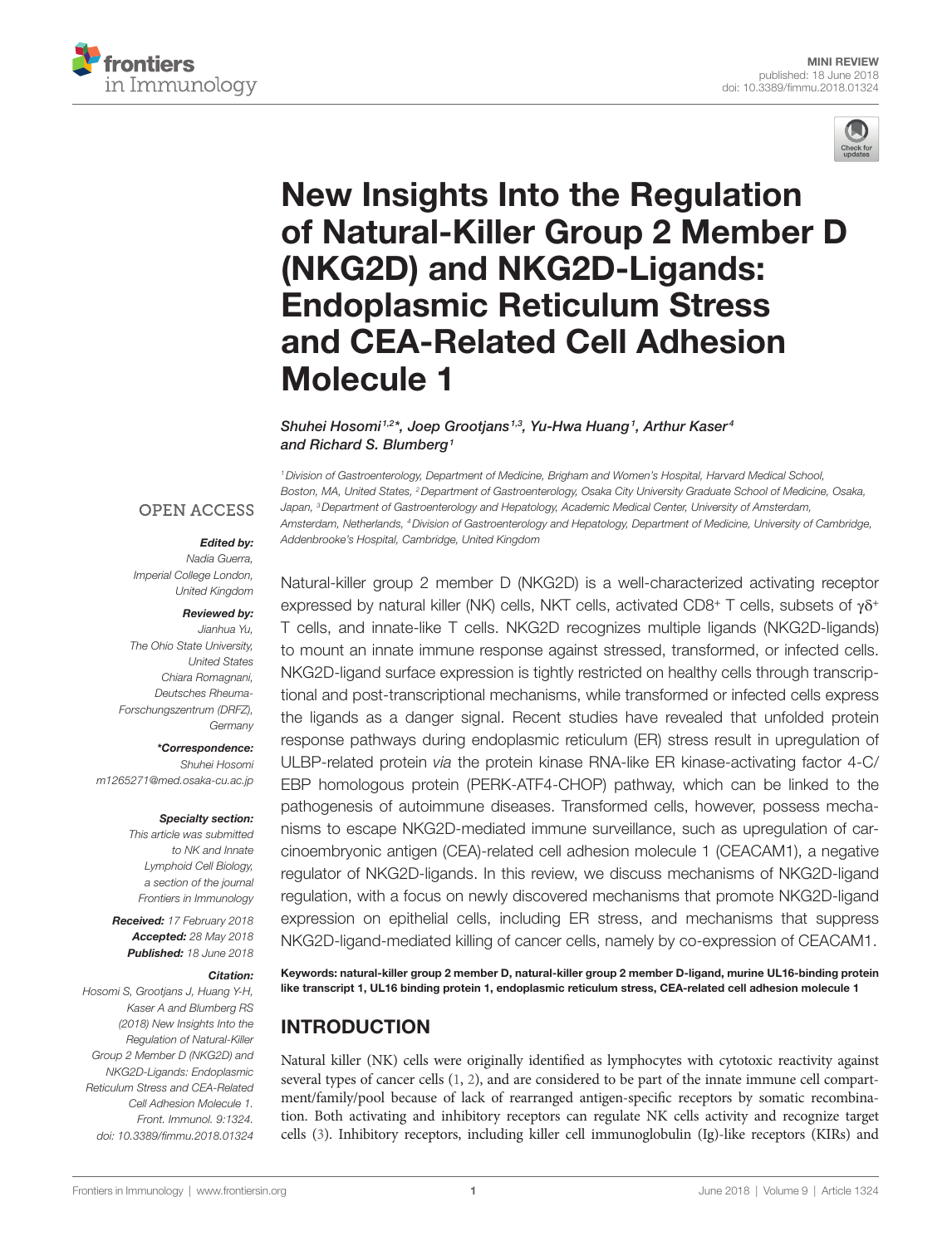leukocyte Ig-like receptors in humans, Ly49s in mouse, and CD94-Natural-killer group 2 member A receptors in human and mouse, recognize major histocompatibility complex (MHC) class I. If NK cells encounter cells that express MHC class I, an immune response against these cells is prevented by the inhibitory signals through receptor–ligand interactions. In contrast, cells in which MHC class I is downregulated, for example, in virus-infected cells or cancer cells, NK cells are activated by the lack of inhibitory signals, which makes the "diseased" cells prone to NK cell-mediated killing (the missing-self hypothesis) [\(4](#page-5-3)). The inhibitory function is mediated through immunoreceptor tyrosine-based inhibitory motif (ITIM) in the cytoplasmic domain of these inhibitory receptors [\(5\)](#page-5-4).

Besides inhibitory receptors, numerous activating NK receptors, such as CD94-Natural-killer group 2 member C, natural-killer group 2 member D (NKG2D), NKp44, NKp46, KIRs in humans, Ly49 receptors, in mice have been identified [\(5\)](#page-5-4). The combination of the activation receptors can synergistically mediate natural cytotoxicity [\(6\)](#page-5-5). NKG2D, a type II transmembrane-anchored C-type lectin-like activating receptor, is a well-characterized activation receptor expressed by NK cells, NKT cells, activated CD8<sup>+</sup> T cells, subsets of γδ<sup>+</sup> T cells, and innate-like T cells, which are TCR<sup>+</sup> NK1.1<sup>+</sup> CD49ahigh CD103<sup>+</sup> tissue-resident T lymphocytes with innate cytolytic activities, transcriptionally related to ILC1 [\(7–](#page-5-6)[11\)](#page-5-7). NKG2D can recognize multiple ligands (NKG2D-ligands), which are homologous to MHC class I molecules; MHC class I chainrelated proteins A (MICA), MICB, UL16 binding protein 1 (ULBP1)–ULBP6 in human; retinoic acid early inducible 1 (RAE-1) (isoforms  $\alpha - \varepsilon$ ), H60 (isoforms a-c), and murine UL16-binding protein like transcript 1 (MULT1) in mouse ([12\)](#page-5-8). Interaction of these ligands with NKG2D results in NK cell cytotoxicity *via* signal transducing adapter molecule DAP10 in human and both DAP10 and DAP12 in mouse ([10\)](#page-5-9). Surface expression of NKG2D-ligands on healthy cells is tightly restricted by regulation at transcriptional and posttranscriptional levels, to ensure that healthy cells are not recognized by the innate immune system. The mechanisms involved in NKG2D-ligand expression regulation have been studied extensively [reviewed in Ref. [\(12,](#page-5-8) [13](#page-5-10))].

Emerging evidence shows that intracellular stress can also induce the NKG2D-ligand expression. In this review, we summarize the mechanisms of NKG2D-ligand regulation. We focus specifically on recent advances in our understanding of how endoplasmic reticulum (ER) stress leads to NKG2D-ligand surface expression, and eventually group 1 innate lymphoid cells (ILCs) mediated inflammation, particularly inflammatory bowel diseases, which are associated with several ER stress-related genes.

In addition, we discuss the mechanisms by which NKG2D-L are suppressed on the other hand and specifically through carcinoembryonic antigen (CEA)-related cell adhesion molecule 1 (CEACAM1).

## REGULATION OF NKG2D-LIGANDS

### Regulation of NKG2D-Ligands by Cellular Stress and ER Stress

As NKG2D-ligand expression signals the immune system to recognize infected or transformed cells, a variety of stress pathways have been demonstrated to regulate NKG2D-ligand expression *via* different mechanisms (**[Table 1](#page-1-0)**). Oxidative stress leads to accumulation of  $H_2O_2$ , which induces NKG2D-ligand including MICA/B and ULBP1–4 *via* activation of the mitogen-activated protein kinases pathway [\(14](#page-6-0), [15](#page-6-1)). In contrast, heat shock can transcriptionally regulate MICA/B, as the promoter regions of the MIC genes have heat shock elements that can be recognized by heat shock factor 1 (HSF1) [\(15–](#page-6-1)[17\)](#page-6-5). Knockdown of HSF1 has been shown to suppress MICB, but not MICA, membrane expression leading to a reduction in NK cell-mediated cytotoxicity [\(18\)](#page-6-6). In mice, heat shock induces MULT1 protein expression in fibroblasts and transformed cells by altering protein stability ([19\)](#page-6-7). One of the mechanisms associated with regulation of MULT1 surface expression by heat shock could be the membraneassociated RING-CH (MARCH) family of E3 ubiquitin ligase. While MULT1 is post-transcriptionally regulated by ubiquitindependent degradation by the MARCH family in unstressed cells, MULT1 ubiquitination and degradation are reduced in response to heat shock stress ([19,](#page-6-7) [20](#page-6-2)).

Until recently, little was known about how cellular stress that leads to disturbances in proteostasis, and eventually ER stress, interact with regulation of NKG2D-ligand expression. ER stress is caused by the accumulation of unfolded and misfolded proteins in the ER arising from either primary (genetic) or secondary (environmental) factors ([21\)](#page-6-8). Highly secretory cells are highly susceptible to ER stress. These include Ig-producing plasma cells, insulin-secreting β-cells in the pancreas and intestinal epithelial cells, in particular Paneth cells and goblet cells ([22\)](#page-6-9). ER stress leads to the accumulation of unfolded or misfolded proteins within the ER lumen, which triggers three ER stress sensors to induce the so-called unfolded protein response (UPR). These include inositol-requiring transmembrane kinase-endonuclease 1 (IRE1), protein kinase RNA-like ER kinase (PERK), and activated transcription factor 6 [\(22\)](#page-6-9). The main goal of UPR activation

<span id="page-1-0"></span>**TABLE 1** | Natural-killer group 2 member D (NKG2D)-ligands regulation by cellular stress.

| Type of cellular stress      | <b>Regulation mechanisms</b>                          | <b>Mouse NKG2D-ligands</b> | Human-NKG2D ligands | Reference   |
|------------------------------|-------------------------------------------------------|----------------------------|---------------------|-------------|
| Oxidative stress             | MAPK pathway                                          |                            | MICA/B. ULBP1-4     | (14, 15)    |
| Heat shock                   | Transcriptional (HSF1)                                |                            | MICA/B              | $(15 - 20)$ |
|                              | Ubiquitin-dependent degradation (E3 ubiquitin ligase) | MULT1                      |                     |             |
| Endoplasmic reticulum stress | Transcriptional (ATF4, CHOP)                          | MULT <sub>1</sub>          | ULBPs               | (25, 26)    |
|                              |                                                       |                            |                     |             |

*ATF4, activating factor 4; CHOP, CCAAT/enhancer-binding protein (C/EBP) homologous protein; HSF1, heat shock factor 1; MAPK, mitogen-activated protein kinases; MICA/B, MHC class I chain-related proteins A/B; MULT1, murine UL16-binding protein like transcript 1; ULBP1, UL16 binding protein 1.*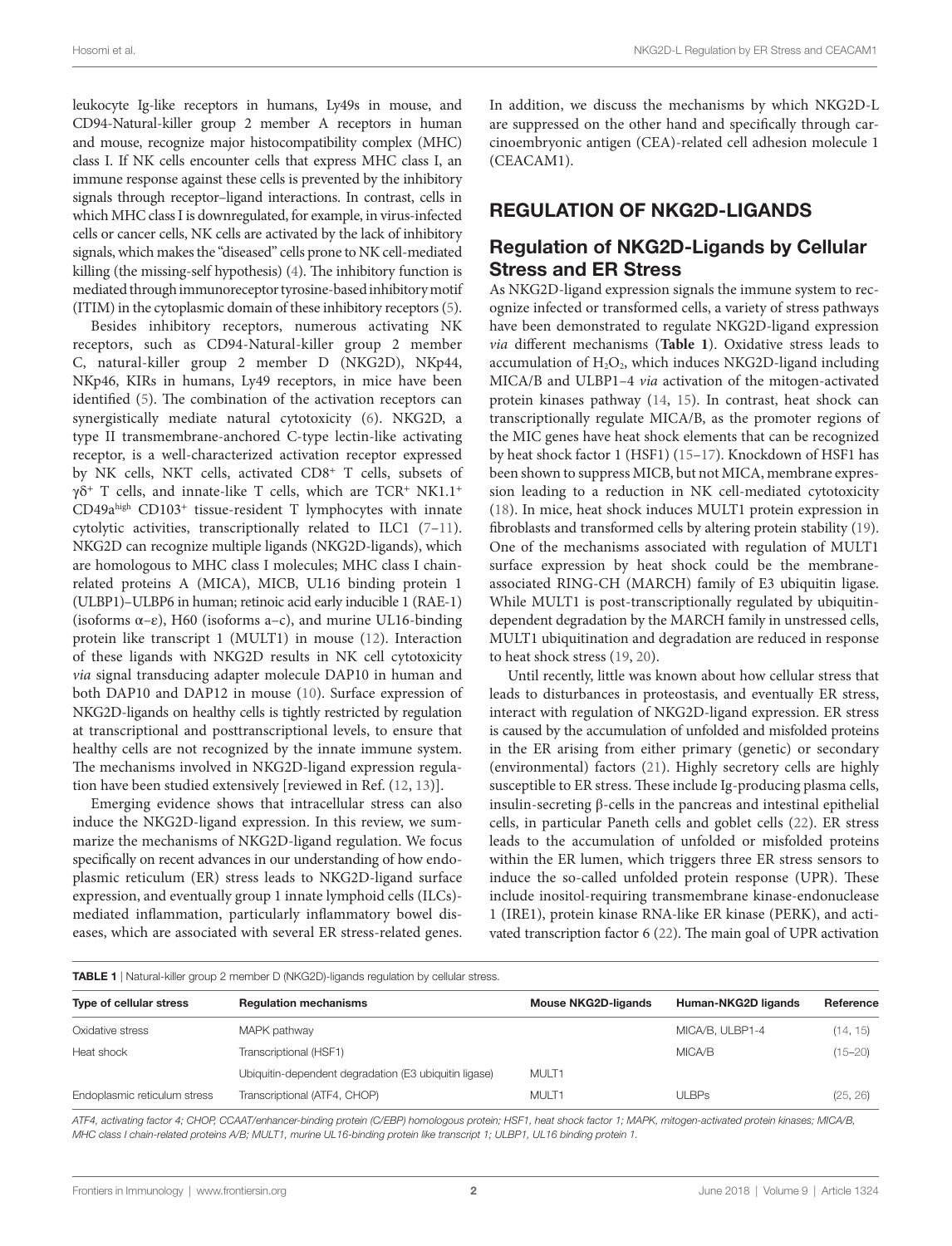is to restore proteostasis and enhance the secretory capacity of the ER. In the IRE1 arm of the UPR, phosphorylated IRE1 possesses endoribonuclease activity that excises a 26-nucleotide sequence of *X-box binding protein 1* (*Xbp1*) mRNA resulting in a frame shift and generation of a transcriptionally active isoform that functions as a transactivator of UPR target genes.

In the PERK arm, translation is suppressed by phosphorylation of elongation initiation factor  $2\alpha$  (eIF2 $\alpha$ ) to allow the cell to temporarily cope with excessive ER stress. Paradoxically, translation of some proteins, such as activating factor 4 (ATF4) is favored. Initially, ATF4 can induce several protective cellular pathways, among others autophagy (see below). However, if ER stress is excessive or prolonged, ATF4 induces apoptosis-related transcription factors, such as CCAAT/enhancer-binding protein (C/EBP) homologous protein (CHOP) ([23\)](#page-6-10).

Besides cell death, ER stress elicits inflammatory responses, and hence it was hypothesized that UPR-related proteins can induce surface expression of NKG2D-ligands. Surprisingly, Xbp1 knockdown in the mouse immortalized small intestinal epithelial cell line MODE-K [\(24](#page-6-11)) (*shXbp1* MODE-K by a short hairpin Xbp1 lentiviral vector), which causes ER stress ([25\)](#page-6-3), was shown to induce very strong induction of NKG2D-ligand MULT1 (both on mRNA level and surface protein expression), whereas inflammatory signals induced after stimulation with a variety of TLR ligands did not [\(25\)](#page-6-3). Even more interesting was the fact that it appeared to be specific for MULT1, as both RAE-1 and H60 were not strongly induced. In contrast, expression of MHC class I, which is recognized by NK cell inhibitory receptors, was not affected by *Xbp1* knockdown *in vitro* and knockout *in vivo*. The effect was not specific for *Xbp1* deletion, as ER stress induction by administration of thapsigargin similarly induced strong upregulation of MULT1 surface expression. In addition, similar induction of ULBPs (the human ortholog of MULT1) was observed in a variety of human cell lines, including intestinal, gastric, esophageal, and hepatic cancer cell lines.

Intriguingly, ER stress protein ATF4 was found to be important in NKG2D-ligand upregulation using a completely different approach in a human cancer cell line HAP1 [\(26\)](#page-6-4). This cancer cell line constitutively expresses ULBP1 and after treatment with a retroviral promoter trap vector, which randomly knocks out genes, the cell lines that had significant downregulation of ULBP1 surface expression were screened for gene enrichment. This screen revealed that ATF4 is important for the induction of ULBP1, which was confirmed by demonstrating that knockdown of ATF4 strongly decreased ULBP1 transcription. In addition, ATF4 was shown to have direct ULBP1 promotor binding sites and directly transactivates the ULBP1 promoter ([26\)](#page-6-4). In contrast to this study in human cancer cell lines, we have identified CHOP as a transcription factor that binds the promoter of the mouse ortholog of ULBP1, MULT1, using chromatin immunoprecipitation and luciferase assays. CHOP is downstream of PERK-ATF4, but can also be induced by other ER stress-associated pathway elements ([27\)](#page-6-12). Interestingly, MODE-K cells with silenced CHOP using *shRNA*, or primary intestinal epithelial cells from *Chop*<sup>−</sup>/<sup>−</sup> mice examined *ex vivo* show downregulation of ER stress-dependent induction of MULT1 on the surface of intestinal epithelial cells (**[Figure 1](#page-3-0)**).

Together, these two recent studies indicate that the PERK– ATF4–CHOP pathway of the UPR is a highly conserved ERstress-specific mechanism of regulation of NKG2D-ligands. Interestingly, ER stress is a common pathophysiological phenomenon in the two disease processes that have been mostly linked to NKG2D-ligand expression, namely cancer, discussed below, and (viral) infection. Viral infection can strongly induce NKG2Dligands. For example, human immunodeficiency virus type 1 (HIV-1) induces DNA stress/damage checkpoint arrest initiated by the DNA damage-sensing protein kinase (ataxia telangiectasiamutated and Rad3-related: ATR) ([28\)](#page-6-13), resulting in upregulation of NKG2D-ligands [\(29](#page-6-14), [30](#page-6-15)). Recognition of viral products, such as double-stranded (dsRNA), by retinoic acid-inducible gene I and melanoma differentiation-associated gene 5, both cytoplasmic pattern recognition receptors, also upregulate MICA and ULBP2 expression ([31\)](#page-6-16). Since viral replication requires the host ER for the production of their structural and non-structural proteins, viral infection has been strongly associated with activation of the UPR as well, and further research is required to investigate how the UPR in viral infection affects NKG2D-ligand expression.

## Consequences of ER Stress-Induced Regulation of NKG2D-Ligands in the Gastrointestinal Tract

In genome-wide association studies, MICs gene have been associated with susceptibility to a variety of autoimmune diseases, including systemic type 1 diabetes, rheumatoid arthritis, and lupus erythematosus [\(32–](#page-6-17)[34\)](#page-6-18). Consequently, NKG2D/NKG2D ligand interactions have been hypothesized to be involved in their pathogenesis ([35–](#page-6-19)[38\)](#page-6-20).

In the intestine, NKG2D/NKG2D-ligand interactions have mainly been studied in celiac disease. Celiac disease is a glutendriven innate and acquired immune cell-mediated enteropathy characterized by findings of intraepithelial lymphocytosis, crypt hyperplasia, and villous atrophy, and a positive response to a gluten free-diet [\(39\)](#page-6-21). The fractions of NKG2D<sup>+</sup> NK cells and NKT cells among the intraepithelial mononuclear cells in active celiac disease are significantly increased as compared to inactive celiac disease or control subjects ([40\)](#page-6-22). Increased MICA expression on the intestinal epithelium in active celiac disease *via* a pathway involving IL-15 induction by gliadin triggers activation of intraepithelial T cells, allowing for the killing of intestinal epithelial cells ([41\)](#page-6-23). Details of the MICA/B expression pattern showed that the expression was observed not only on epithelial cells but also in the cytoplasm of intraepithelial T lymphocytes in patients with active celiac disease, suggesting extensive stress conditions are present in active celiac disease ([42\)](#page-6-24). Interestingly, some studies have suggested that ER stress could be involved in NKG2D-ligand expression regulation in celiac disease ([42\)](#page-6-24).

In Crohn's disease, several studies have also suggested involvement of the NKG2D/NKG2D-ligand pathways in the pathogenesis of this disorder [\(43–](#page-6-25)[45\)](#page-6-26). Specifically, MICA and MICB expression has been demonstrated to be increased on intestinal epithelial cells in patients with inflammatory bowel disease [\(46,](#page-6-27) [47\)](#page-6-28). Moreover, a subset of CD4<sup>+</sup> T cells expressing NKG2D was increased in patients with Crohn's disease and functionally active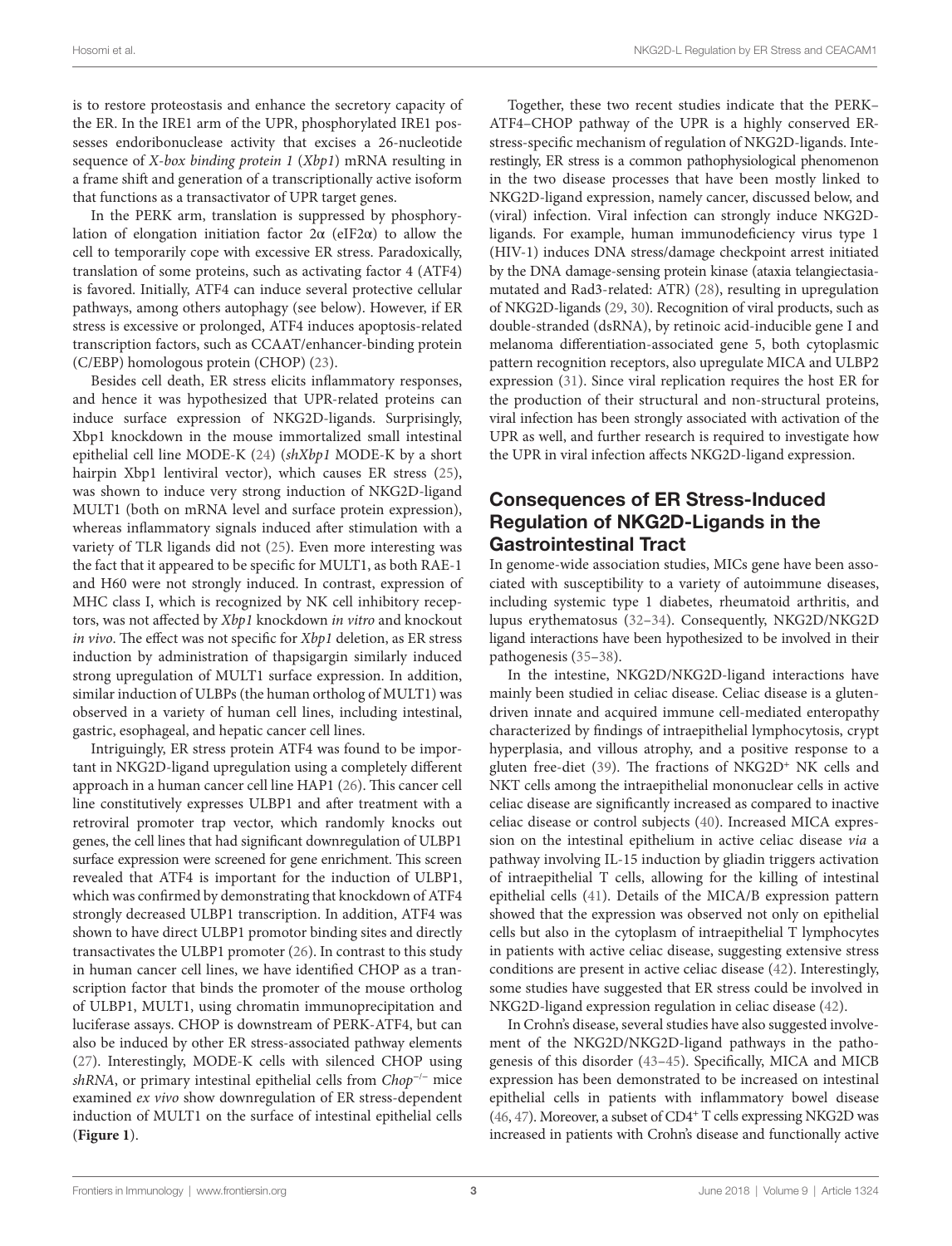

<span id="page-3-0"></span>through MICA–NKG2D interactions, leading to interferon-γ production. In pediatric Crohn's disease and ulcerative colitis, ULBP1 and ULBP2 is upregulated on infiltrating immune cells in active inflammatory lesions [\(48\)](#page-6-29). Interestingly, a recent clinical trial revealed efficacy of a blocking anti-NKG2D IgG4 antibody in patients with active Crohn's disease [\(49](#page-6-30)), suggesting that NKG2D/NKG2D-ligand interactions are of importance in the pathogenesis of Crohn's disease.

As ER stress has also been linked to the pathogenesis of Crohn's disease ([50\)](#page-6-31), and as we demonstrated that ER stress regulates NKG2D-ligands on intestinal epithelial cells, we subsequently investigated the functional consequences of epithelial ER stress-induced NKG2D-ligand expression and its role in the development of spontaneous enteritis in a mouse model of this condition. We demonstrated that increased MULT1 expression on intestinal epithelial cells of *Xbp1*<sup>Δ</sup>*IEC* mice was accompanied by increased quantities of NKG2D-expressing intraepithelial group 1 ILCs (NK cells and ILC1) [\(25](#page-6-3)). The group 1 ILCs within the epithelium also exhibited evidence of increased activation as demonstrated by increased surface expression of NKG2D and CD25. Indeed, IELs from *Xbp1*<sup>Δ</sup>*IEC* mice exhibited increased cytotoxicity in comparison to the activity observed with IELs from wild-type mice, suggesting an involvement in inflammation, which was supported by amelioration of inflammation upon

NKG2D blockade. Furthermore, ER stress-induced intestinal inflammation due to *Xbp1* deletion in the intestinal epithelium was uniquely comprised of a significant component of innate immune activation as concomitant loss of the adaptive immune system in *Rag1<sup>−</sup>/<sup>−</sup>Xbp1*<sup>Δ</sup>*IEC* double mutant mice did not affect the severity or kinetics of the inflammation. However, depletion of NK cells significantly diminished inflammation that emerged from tamoxifen-driven, and thus temporally controlled induction of ER stress during adult life in *Xbp1T-*Δ*IEC* mice. Similarly, spontaneous enteritis was reversed by NKG2D blockade in *Xbp1T-*Δ*IEC* mice, in line with what has been shown for mouse colitis models ([51,](#page-6-32) [52\)](#page-6-33). Thus, our study demonstrates that ER stress in the small intestine leads to spontaneous enteritis that depends significantly on the presence of an innate immune system. Further, the development of ER-stress-mediated inflammation in this context involves the CHOP-dependent induction of NKG2D-ligand MULT1 and its recognition by NKG2D on group 1 ILC, which are increased in the intestinal epithelium. Future studies are required to investigate how ER stress is linked to NKG2D-ligand expression in the human gut, particularly in the setting of complex diseases including inflammatory bowel disease. Methods to resolve pathologic levels of ER stress could, therefore, be a potential target for therapies in this still uncurable disease.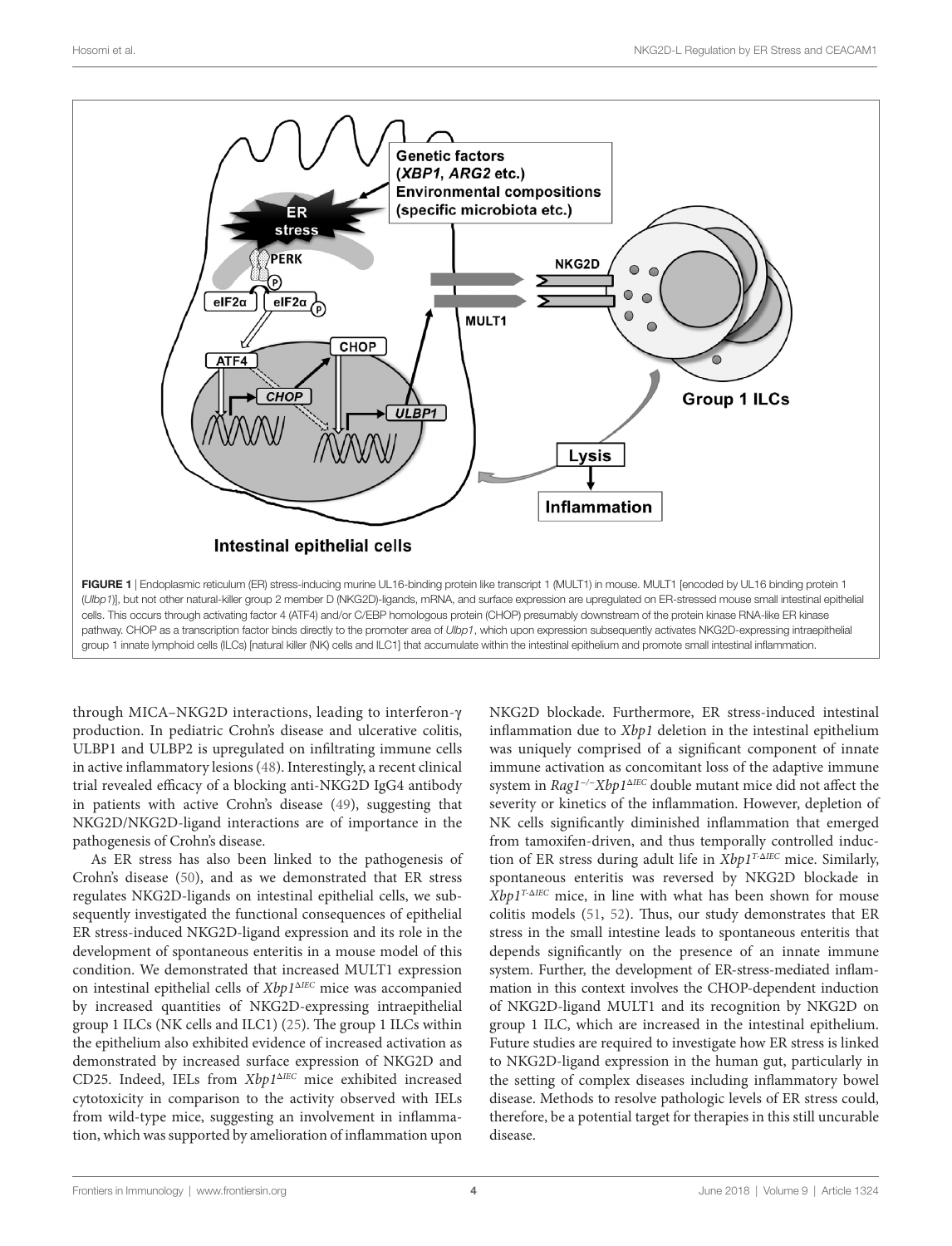# Regulation of NKG2D-Ligand Expression in Cancer

NKG2D-ligand expression has been extensively studied in the setting of cancer. The expression of NKG2D-ligands in cancer can be hypothesized to serve in activating the immune system for elimination of the excessively proliferating cancer cells. E2F transcription factors, for example, regulate cell proliferation but at the same time can induce specific NKG2D-ligands such as RAE-1, but not MULT1 and H60 in mouse fibroblasts by directly binding the promoter region of *Raet1* genes ([53\)](#page-7-0).

DNA damage responses to genotoxic stress coordinates activation of transcription, cell cycle control, apoptosis, and DNA repair processes mediated by a number of protein kinases, including ATM (ataxia telangiectasia mutated) and ATR (ATM and Rad3-related) protein kinases ([54](#page-7-1)). In both mouse and human non-tumor cells, genotoxic stress and inhibition of DNA replication *via* the DNA damage pathway through ATM or ATR protein kinases, leads to increased surface expression of NKG2D-ligands ([55\)](#page-7-2). In tumor cell lines, constitutive ligand expression on the cell surface is suppressed by pharmacological or genetic inhibition of ATR, ATM, or Chk1 ([55\)](#page-7-2).

p53, induced in response to DNA damage, can also regulate human ULBP1 and ULBP2 by binding to p53-responsive elements in the promoter area of *ULBP1* and *ULBP2* gene ([56–](#page-7-3)[58\)](#page-7-4). However, several microRNAs that are induced by p53 (miR-34a and miR-34c) have been shown to suppress ULBP2 expression by directly binding to the 3′-UTR of *ULBP1* mRNA ([59\)](#page-7-5).

Other mechanisms of NKG2D-ligand induction in response to DNA damage response include the stimulator of interferon genes (STING)-dependent DNA sensor pathway [\(60](#page-7-6)). The accumulation of cytosolic DNA by DNA damage response activates STING-dependent DNA sensors, leading to the activation of TANK binding kinase 1 and interferon regulatory factor 3, which in turn are associated with RAE1 expression ([60](#page-7-6)).

# Inhibition of NKG2D-Ligand Expression on Tumor Cells by CEACAM1

As NKG2D-ligand expression on tumor cells is critical for the recognition and clearance of tumors, tumor cells have evolved by developing several mechanisms to escape from immune surveillance. Several studies have demonstrated that soluble forms of NKG2D-ligands that were derived from cancer cells by either proteolytic shedding ([61](#page-7-7)[–63](#page-7-8)), alternative splicing ([64\)](#page-7-9), or exosome secretion [\(65](#page-7-10)) can impair NKG2D-mediated cytotoxicity by negatively regulating NKG2D expression or recognition ([66\)](#page-7-11). In addition, metastasis-associated microRNA miR-10b (also known as metastamir), which promotes tumor invasion and metastasis by targeting multiple genes, downregulates MICB expression by binding directly to the 3′-UTR of *MICB* ([67\)](#page-7-12).

CEACAM1, a member of the CEA family of Ig like transmembrane glycoproteins [\(68](#page-7-13)), is involved in the negative regulation of NKG2D-ligands in cancer ([69–](#page-7-14)[71\)](#page-7-15). CEACAM1 is expressed in mouse and humans and is characterized by numerous transmembrane isoforms that derived from alternative splicing mechanisms [reviewed in Ref. ([68,](#page-7-13) [72](#page-7-16))]. This mechanism generates CEACAM1 variants that share a membrane distal IgV-like domain (N-domain), which functions in homophilic or heterophilic interactions, that is coupled to variable numbers of IgC2 domains and linked to either a long (L) or short cytoplasmic domain. NK cells and T cells predominantly express CEACAM1-L isoforms that contain two immunoreceptor tyrosine-based inhibitory motifs in their cytoplasmic tail which serves to recruit Src homology phosphatase 1 (SHP1) and SHP2 after phosphorylation by Src-related kinases ([68,](#page-7-13) [73\)](#page-7-17). Ligation of CEACAM1-L isoforms on NK cells by CEACAM1 on tumor cells suppresses NK cytolytic function as CEACAM1 on the NK cells negatively regulates NKG2D signaling ([74\)](#page-7-18). Specifically, recruitment of SHP1 by CEACAM1 leads to dephosphorylation of the guanine nucleotide exchange factor Vav1, one of the most proximal elements associated with NKG2D-mediated cytolytic signaling ([75\)](#page-7-19). At the



<span id="page-4-0"></span>FIGURE 2 | CEA-related cell adhesion molecule 1 (CEACAM1) regulating natural-killer group 2 member D (NKG2D)-ligands expression and NKG2D function. CEACAM1 regulates glycosylation of NKG2D-ligands, resulting in downregulation of the NKG2D-ligand expression on the cell surface of the tumor cell. CEACAM1 induced by interleukin-2 inhibits NKG2D-mediated cytotoxic function through recruitment of Src homology phosphatase 1 (SHP1) to phosphorylated CEACAM1 which leads to dephosphorylation of Vav1 on the natural killer (NK) cell. CEACAM1 on the NK cell and tumor cell interact homophilically through the N-domain of CEACAM1.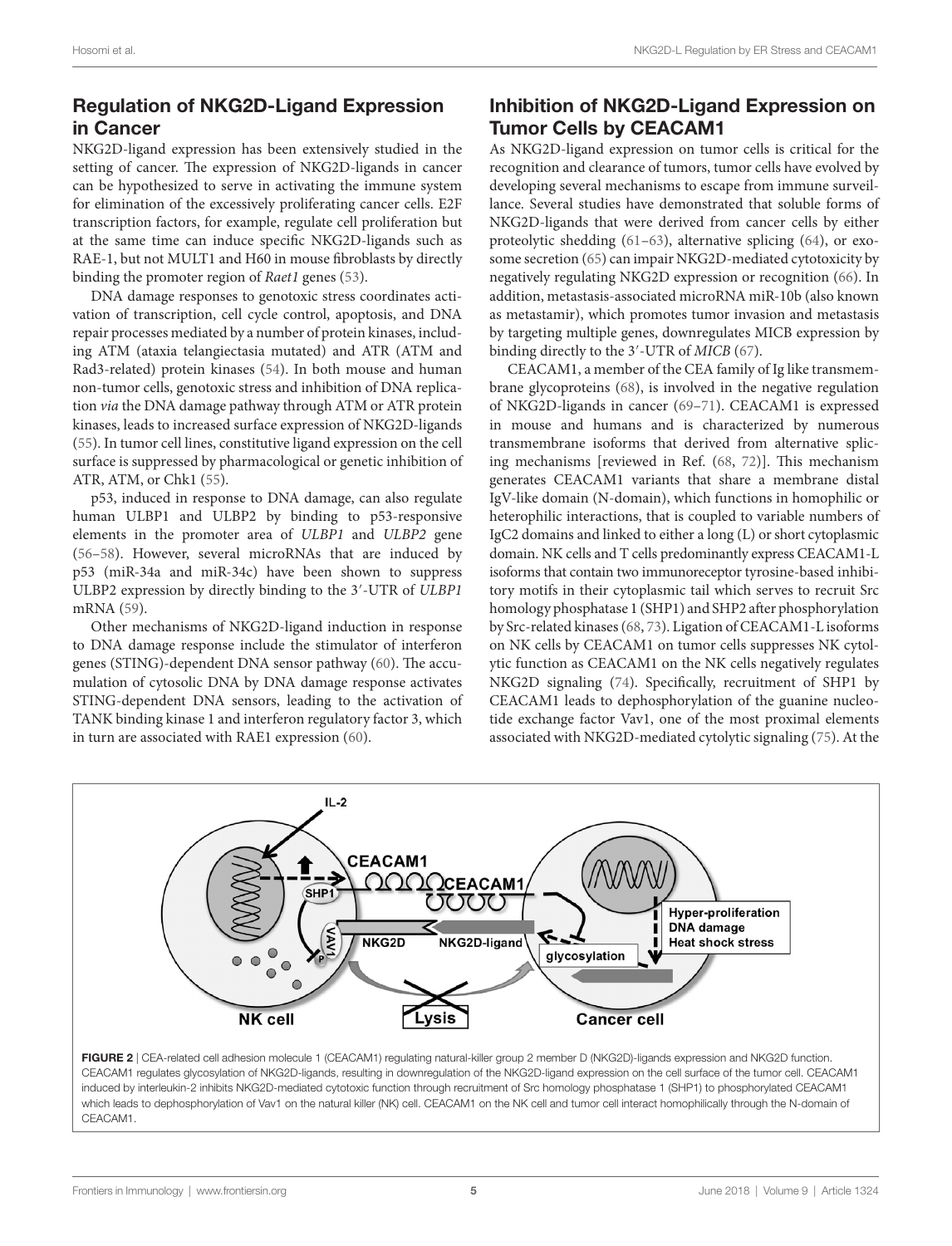same time, CEACAM1 expression on the tumor cells has been shown to regulate NKG2D-ligand expression. Specifically, silencing of CEACAM1 in mouse and human tumor cells upregulates expression of NKG2D-ligands on the cell surface of the tumor cell and makes them more highly susceptible to NK cell-mediated cytotoxicity (**[Figure 2](#page-4-0)**) ([76](#page-7-20)). Silencing CEACAM1 did not alter the transcriptional levels of NKG2D-ligands. Indeed, cell surface expression of RAE-1 was increased in CEACAM-1 silenced cells, whereas intracellular RAE-1 protein was decreased in comparison to non-silenced cells. Furthermore, RAE-1 on the cell surface of CEACAM1 silenced cells possessed an increased quantity of carbohydrate side-chain modifications in comparison to CEACAM1 non-silenced cells, in which RAE-1 accumulates intracellularly as an incompletely glycosylated protein ([76\)](#page-7-20). Thus, CEACAM1 can regulate glycosylation of NKG2D-ligands resulting in the NKG2D-ligands retention in an intracellular compartment.

## **CONCLUSION**

NKG2D/NKG2D-ligands interactions play a critical role in the immune surveillance of sick cells, such as those that are infected or have undergone neoplastic transformation. In such contexts, the expression and function of NKG2D and NKG2D-ligands are critical for removal of the altered cells and resolution of the condition. However, in certain circumstances cancer and infected cells have developed the ability to avoid immune surveillance that is mediated by NKG2D/ NKG2D-ligands which allows progression of the infection or tumor. Our recent studies indicate that CEACAM1 plays an important role in NKG2D/NKG2D-ligand function and expression, respectively, suggesting that manipulation of this pathway may be beneficial in such disorders. On the other hand, NKG2D/NKG2D-ligand expression and function may inappropriately be associated with distressed organs or cells in autoimmune disease, suggesting that their blockade would be an important means of resolving inflammation consistent with their current evaluation in clinical trials in inflammatory bowel

### REFERENCES

- <span id="page-5-0"></span>1. Kiessling R, Klein E, Wigzell H. "Natural" killer cells in the mouse. I. Cytotoxic cells with specificity for mouse Moloney leukemia cells. Specificity and distribution according to genotype. *Eur J Immunol* (1975) 5:112–7. doi[:10.1002/](https://doi.org/10.1002/eji.1830050208) [eji.1830050208](https://doi.org/10.1002/eji.1830050208)
- <span id="page-5-1"></span>2. Herberman RB, Nunn ME, Lavrin DH. Natural cytotoxic reactivity of mouse lymphoid cells against syngeneic acid allogeneic tumors. I. Distribution of reactivity and specificity. *Int J Cancer* (1975) 16:216–29. doi[:10.1002/](https://doi.org/10.1002/ijc.2910160204) iic.2910160204
- <span id="page-5-2"></span>3. Lanier LL. NK cell recognition. *Annu Rev Immunol* (2005) 23:225–74. doi:[10.1146/annurev.immunol.23.021704.115526](https://doi.org/10.1146/annurev.immunol.23.021704.115526)
- <span id="page-5-3"></span>4. Karre K, Ljunggren HG, Piontek G, Kiessling R. Selective rejection of H-2 deficient lymphoma variants suggests alternative immune defence strategy. *Nature* (1986) 319:675–8. doi[:10.1038/319675a0](https://doi.org/10.1038/319675a0)
- <span id="page-5-4"></span>5. Lanier LL. Up on the tightrope: natural killer cell activation and inhibition. *Nat Immunol* (2008) 9:495–502. doi:[10.1038/ni1581](https://doi.org/10.1038/ni1581)
- <span id="page-5-5"></span>6. Bryceson YT, March ME, Ljunggren HG, Long EO. Synergy among receptors on resting NK cells for the activation of natural cytotoxicity and cytokine secretion. *Blood* (2006) 107:159–66. doi[:10.1182/blood-2005-04-1351](https://doi.org/10.1182/blood-2005-04-1351)

disease [\(49\)](#page-6-30). Our recent studies thus suggest that enhancement of CEACAM1 function might be beneficial in such disorders by enhancing inhibition of NK and ILC1-mediated activation due to NKG2D/NKG2D ligand interactions. This is consistent with previous studies that application of CEACAM1 ligands to mouse models of colitis can suppress inflammation [\(77\)](#page-7-21). This is particularly interesting as a key feature of inflammatory bowel disease which is the common induction of ER stress within the intestinal epithelium, which can serve as nidus for development of inflammation ([22,](#page-6-9) [50\)](#page-6-31). As such, the recent evidence that ER stress is linked to the upregulation of specific NKG2D-ligand and activation of intraepithelial NK cells and ILC1, together imply that blockade of NKG2D and NKG2D ligand interactions may have wide benefit in inflammatory bowel disease and potentially other autoimmune conditions.

# AUTHOR CONTRIBUTIONS

All authors wrote and edited the manuscript and gave final approval of the manuscript.

## ACKNOWLEDGMENTS

The authors thank Aman Riar and Tara Traylor for administrative assistance in this manuscript.

# FUNDING

This work was supported by JSPS KAKENHI Grant Number 2689323 and 16K19162, Japan Foundation for Applied Enzymology (SH); Rubicon grant 825.13.012, Netherlands Organization for Scientific Research (JG); Wellcome Trust Senior Investigator Award 106260/Z/14/Z, the European Research Council HORIZON2020/ ERC grant no. 648889 (AK); NIH grants DK044319, DK051362, DK053056, DK088199, the Harvard Digestive Diseases Center (HDDC) DK034854 (RB).

- <span id="page-5-6"></span>7. Champsaur M, Lanier LL. Effect of NKG2D ligand expression on host immune responses. *Immunol Rev* (2010) 235:267–85. doi[:10.1111/j.0105-2896.2010.](https://doi.org/10.1111/j.0105-2896.2010.
00893.x) [00893.x](https://doi.org/10.1111/j.0105-2896.2010.
00893.x)
- 8. Fuchs A, Vermi W, Lee JS, Lonardi S, Gilfillan S, Newberry RD, et al. Intraepithelial type 1 innate lymphoid cells are a unique subset of IL-12- and IL-15-responsive IFN-gamma-producing cells. *Immunity* (2013) 38:769–81. doi:[10.1016/j.immuni.2013.02.010](https://doi.org/10.1016/j.immuni.2013.02.010)
- 9. Wencker M, Turchinovich G, Di Marco Barros R, Deban L, Jandke A, Cope A, et al. Innate-like T cells straddle innate and adaptive immunity by altering antigen-receptor responsiveness. *Nat Immunol* (2014) 15:80–7. doi:[10.1038/ni.2773](https://doi.org/10.1038/ni.2773)
- <span id="page-5-9"></span>10. Lanier LL. NKG2D receptor and its ligands in host defense. *Cancer Immunol Res* (2015) 3:575–82. doi[:10.1158/2326-6066.CIR-15-0098](https://doi.org/10.1158/2326-6066.CIR-15-0098)
- <span id="page-5-7"></span>11. Dadi S, Chhangawala S, Whitlock BM, Franklin RA, Luo CT, Oh SA, et al. Cancer immunosurveillance by tissue-resident innate lymphoid cells and innate-like T cells. *Cell* (2016) 164:365–77. doi[:10.1016/j.cell.2016.01.002](https://doi.org/10.1016/j.cell.2016.01.002)
- <span id="page-5-8"></span>12. Raulet DH, Gasser S, Gowen BG, Deng W, Jung H. Regulation of ligands for the NKG2D activating receptor. *Annu Rev Immunol* (2013) 31:413–41. doi:[10.1146/annurev-immunol-032712-095951](https://doi.org/10.1146/annurev-immunol-032712-095951)
- <span id="page-5-10"></span>13. Spies T. Regulation of NKG2D ligands: a purposeful but delicate affair. *Nat Immunol* (2008) 9:1013–5. doi[:10.1038/ni0908-1013](https://doi.org/10.1038/ni0908-1013)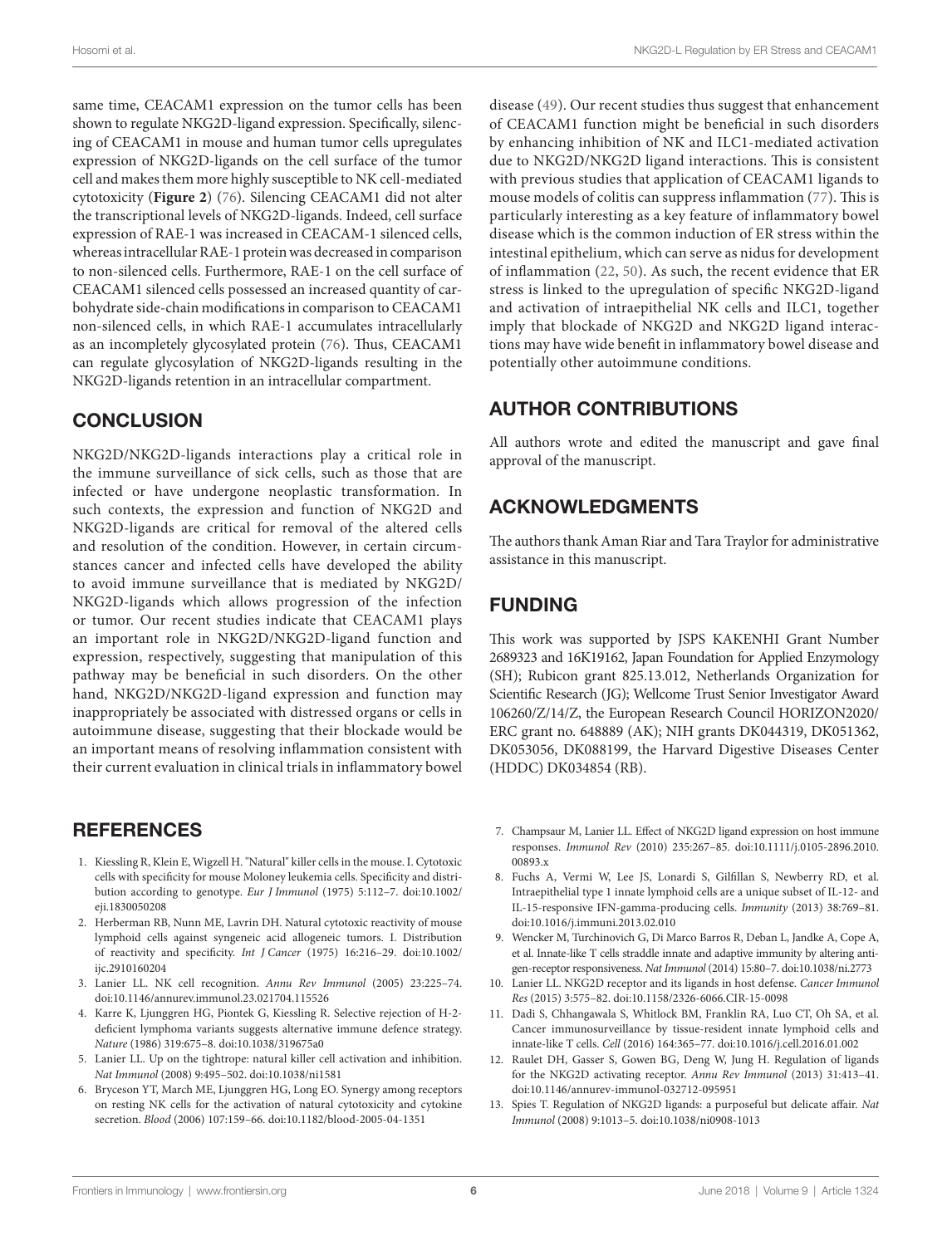- <span id="page-6-0"></span>14. Borchers MT, Harris NL, Wesselkamper SC, Vitucci M, Cosman D. NKG2D ligands are expressed on stressed human airway epithelial cells. *Am J Physiol Lung Cell Mol Physiol* (2006) 291:L222–31. doi[:10.1152/ajplung.00327.2005](https://doi.org/10.1152/ajplung.00327.2005)
- <span id="page-6-1"></span>15. Venkataraman GM, Suciu D, Groh V, Boss JM, Spies T. Promoter region architecture and transcriptional regulation of the genes for the MHC class I-related chain A and B ligands of NKG2D. *J Immunol* (2007) 178:961–9. doi[:10.4049/](https://doi.org/10.4049/jimmunol.178.2.961) [jimmunol.178.2.961](https://doi.org/10.4049/jimmunol.178.2.961)
- 16. Groh V, Steinle A, Bauer S, Spies T. Recognition of stress-induced MHC molecules by intestinal epithelial gammadelta T cells. *Science* (1998) 279: 1737–40. doi:[10.1126/science.279.5357.1737](https://doi.org/10.1126/science.279.5357.1737)
- <span id="page-6-5"></span>17. Groh V, Bahram S, Bauer S, Herman A, Beauchamp M, Spies T. Cell stressregulated human major histocompatibility complex class I gene expressed in gastrointestinal epithelium. *Proc Natl Acad Sci U S A* (1996) 93:12445–50. doi:[10.1073/pnas.93.22.12445](https://doi.org/10.1073/pnas.93.22.12445)
- <span id="page-6-6"></span>18. Schilling D, Kuhnel A, Tetzlaff F, Konrad S, Multhoff G. NZ28-induced inhibition of HSF1, SP1 and NF-kappaB triggers the loss of the natural killer cell-activating ligands MICA/B on human tumor cells. *Cancer Immunol Immunother* (2015) 64:599–608. doi[:10.1007/s00262-015-1665-9](https://doi.org/10.1007/s00262-015-1665-9)
- <span id="page-6-7"></span>19. Nice TJ, Coscoy L, Raulet DH. Posttranslational regulation of the NKG2D ligand Mult1 in response to cell stress. *J Exp Med* (2009) 206:287–98. doi:[10.1084/jem.20081335](https://doi.org/10.1084/jem.20081335)
- <span id="page-6-2"></span>20. Nice TJ, Deng W, Coscoy L, Raulet DH. Stress-regulated targeting of the NKG2D ligand Mult1 by a membrane-associated RING-CH family E3 ligase. *J Immunol* (2010) 185:5369–76. doi[:10.4049/jimmunol.1000247](https://doi.org/10.4049/jimmunol.1000247)
- <span id="page-6-8"></span>21. Kaser A, Adolph TE, Blumberg RS. The unfolded protein response and gastrointestinal disease. *Semin Immunopathol* (2013) 35:307–19. doi[:10.1007/](https://doi.org/10.1007/s00281-013-0377-5) [s00281-013-0377-5](https://doi.org/10.1007/s00281-013-0377-5)
- <span id="page-6-9"></span>22. Grootjans J, Kaser A, Kaufman RJ, Blumberg RS. The unfolded protein response in immunity and inflammation. *Nat Rev Immunol* (2016) 16:469–84. doi:[10.1038/nri.2016.62](https://doi.org/10.1038/nri.2016.62)
- <span id="page-6-10"></span>23. Sano R, Reed JC. ER stress-induced cell death mechanisms. *Biochim Biophys Acta* (2013) 1833:3460–70. doi[:10.1016/j.bbamcr.2013.06.028](https://doi.org/10.1016/j.bbamcr.2013.06.028)
- <span id="page-6-11"></span>24. Vidal K, Grosjean I, Evillard JP, Gespach C, Kaiserlian D. Immortalization of mouse intestinal epithelial cells by the SV40-large T gene. Phenotypic and immune characterization of the MODE-K cell line. *J Immunol Methods* (1993) 166:63–73. doi[:10.1016/0022-1759\(93\)90329-6](https://doi.org/10.1016/0022-1759(93)90329-6)
- <span id="page-6-3"></span>25. Hosomi S, Grootjans J, Tschurtschenthaler M, Krupka N, Matute JD, Flak MB, et al. Intestinal epithelial cell endoplasmic reticulum stress promotes MULT1 up-regulation and NKG2D-mediated inflammation. *J Exp Med* (2017) 214:2985–97. doi[:10.1084/jem.20162041](https://doi.org/10.1084/jem.20162041)
- <span id="page-6-4"></span>26. Gowen BG, Chim B, Marceau CD, Greene TT, Burr P, Gonzalez JR, et al. A forward genetic screen reveals novel independent regulators of ULBP1, an activating ligand for natural killer cells. *Elife* (2015) 4:e08474. doi[:10.7554/eLife.08474](https://doi.org/10.7554/eLife.08474)
- <span id="page-6-12"></span>27. Li Y, Guo Y, Tang J, Jiang J, Chen Z. New insights into the roles of CHOPinduced apoptosis in ER stress. *Acta Biochim Biophys Sin (Shanghai)* (2014) 46:629–40. doi[:10.1093/abbs/gmu048](https://doi.org/10.1093/abbs/gmu048)
- <span id="page-6-13"></span>28. Roshal M, Kim B, Zhu Y, Nghiem P, Planelles V. Activation of the ATRmediated DNA damage response by the HIV-1 viral protein R. *J Biol Chem* (2003) 278:25879–86. doi[:10.1074/jbc.M303948200](https://doi.org/10.1074/jbc.M303948200)
- <span id="page-6-14"></span>29. Richard J, Sindhu S, Pham TN, Belzile JP, Cohen EA. HIV-1 Vpr up-regulates expression of ligands for the activating NKG2D receptor and promotes NK cell-mediated killing. *Blood* (2010) 115:1354–63. doi[:10.1182/](https://doi.org/10.1182/blood-2009-08-237370) [blood-2009-08-237370](https://doi.org/10.1182/blood-2009-08-237370)
- <span id="page-6-15"></span>30. LaThangue NB, Latchman DS. Nuclear accumulation of a heat-shock 70-like protein during herpes simplex virus replication. *Biosci Rep* (1987) 7:475–83. doi:[10.1007/BF01116504](https://doi.org/10.1007/BF01116504)
- <span id="page-6-16"></span>31. Esteso G, Guerra S, Vales-Gomez M, Reyburn HT. Innate immune recognition of double-stranded RNA triggers increased expression of NKG2D ligands after virus infection. *J Biol Chem* (2017) 292:20472–80. doi:[10.1074/jbc.](https://doi.org/10.1074/jbc.M117.818393) [M117.818393](https://doi.org/10.1074/jbc.M117.818393)
- <span id="page-6-17"></span>32. Yu P, Zhu Q, Chen C, Fu X, Li Y, Liu L, et al. Association between major histocompatibility complex class I chain-related gene polymorphisms and susceptibility of systemic lupus erythematosus. *Am J Med Sci* (2017) 354: 430–5. doi[:10.1016/j.amjms.2017.06.003](https://doi.org/10.1016/j.amjms.2017.06.003)
- 33. Martinez A, Fernandez-Arquero M, Balsa A, Rubio A, Alves H, Pascual-Salcedo D, et al. Primary association of a MICA allele with protection against rheumatoid arthritis. *Arthritis Rheum* (2001) 44:1261–5. doi:[10.1002/](https://doi.org/10.1002/
1529-0131(200106)44:6 < 1261::AID-ART217 > 3.0.CO;2-L) [1529-0131\(200106\)44:6](https://doi.org/10.1002/
1529-0131(200106)44:6 < 1261::AID-ART217 > 3.0.CO;2-L)<1261::AID-ART217>3.0.CO;2-L
- <span id="page-6-18"></span>34. Field SF, Nejentsev S, Walker NM, Howson JM, Godfrey LM, Jolley JD, et al. Sequencing-based genotyping and association analysis of the MICA and MICB genes in type 1 diabetes. *Diabetes* (2008) 57:1753–6. doi[:10.2337/](https://doi.org/10.2337/db07-1402) [db07-1402](https://doi.org/10.2337/db07-1402)
- <span id="page-6-19"></span>35. Flodstrom-Tullberg M, Bryceson YT, Shi FD, Hoglund P, Ljunggren HG. Natural killer cells in human autoimmunity. *Curr Opin Immunol* (2009) 21:634–40. doi:[10.1016/j.coi.2009.09.012](https://doi.org/10.1016/j.coi.2009.09.012)
- 36. Van Belle TL, von Herrath MG. The role of the activating receptor NKG2D in autoimmunity. *Mol Immunol* (2009) 47:8–11. doi[:10.1016/j.molimm.2009.](https://doi.org/10.1016/j.molimm.
2009.02.023) 02.023
- 37. Groh V, Bruhl A, El-Gabalawy H, Nelson JL, Spies T. Stimulation of T cell autoreactivity by anomalous expression of NKG2D and its MIC ligands in rheumatoid arthritis. *Proc Natl Acad Sci U S A* (2003) 100:9452–7. doi:[10.1073/pnas.1632807100](https://doi.org/10.1073/pnas.1632807100)
- <span id="page-6-20"></span>38. Yang D, Tian Z, Zhang M, Yang W, Tang J, Wu Y, et al. NKG2D(+)CD4(+) T cells kill regulatory T cells in a NKG2D-NKG2D ligand-dependent manner in systemic lupus erythematosus. *Sci Rep* (2017) 7:1288. doi[:10.1038/](https://doi.org/10.1038/s41598-017-01379-y) [s41598-017-01379-y](https://doi.org/10.1038/s41598-017-01379-y)
- <span id="page-6-21"></span>39. Green PH, Cellier C. Celiac disease. *N Engl J Med* (2007) 357:1731–43. doi:[10.1056/NEJMra071600](https://doi.org/10.1056/NEJMra071600)
- <span id="page-6-22"></span>40. Marafini I, Monteleone I, Di Fusco D, Sedda S, Cupi ML, Fina D, et al. Celiac disease-related inflammation is marked by reduction of Nkp44/Nkp46 double positive natural killer cells. *PLoS One* (2016) 11:e0155103. doi[:10.1371/](https://doi.org/10.1371/journal.pone.0155103) [journal.pone.0155103](https://doi.org/10.1371/journal.pone.0155103)
- <span id="page-6-23"></span>41. Hüe S, Mention JJ, Monteiro RC, Zhang S, Cellier C, Schmitz J, et al. A direct role for NKG2D/MICA interaction in villous atrophy during celiac disease. *Immunity* (2004) 21:367–77. doi:[10.1016/j.immuni.2004.06.018](https://doi.org/10.1016/j.immuni.2004.06.018)
- <span id="page-6-24"></span>42. Allegretti YL, Bondar C, Guzman L, Cueto Rua E, Chopita N, Fuertes M, et al. Broad MICA/B expression in the small bowel mucosa: a link between cellular stress and celiac disease. *PLoS One* (2013) 8:e73658. doi:[10.1371/journal.](https://doi.org/10.1371/journal.pone.0073658) [pone.0073658](https://doi.org/10.1371/journal.pone.0073658)
- <span id="page-6-25"></span>43. Ding Y, Xia B, Lü M, Zhang Y, Li J, Ye M, et al. MHC class I chain-related gene A-A5.1 allele is associated with ulcerative colitis in Chinese population. *Clin Exp Immunol* (2005) 142:193–8. doi[:10.1111/j.1365-2249.2005.02907.x](https://doi.org/10.1111/j.1365-2249.2005.02907.x)
- 44. Lü M, Xia B, Li J, Ye M, Zhang X, Tan Q. MICB microsatellite polymorphism is associated with ulcerative colitis in Chinese population. *Clin Immunol* (2006) 120:199–204. doi:[10.1016/j.clim.2006.03.001](https://doi.org/10.1016/j.clim.2006.03.001)
- <span id="page-6-26"></span>45. Martinez-Chamorro A, Moreno A, Gómez-García M, Cabello MJ, Martin J, Lopez-Nevot MÁ. MICA\*A4 protects against ulcerative colitis, whereas MICA\*A5.1 is associated with abscess formation and age of onset. *Clin Exp Immunol* (2016) 184:323–31. doi[:10.1111/cei.12786](https://doi.org/10.1111/cei.12786)
- <span id="page-6-27"></span>46. Perera L, Shao L, Patel A, Evans K, Meresse B, Blumberg R, et al. Expression of nonclassical class I molecules by intestinal epithelial cells. *Inflamm Bowel Dis* (2007) 13:298–307. doi:[10.1002/ibd.20026](https://doi.org/10.1002/ibd.20026)
- <span id="page-6-28"></span>47. Allez M, Tieng V, Nakazawa A, Treton X, Pacault V, Dulphy N, et al. CD4+NKG2D+ T cells in Crohn's disease mediate inflammatory and cytotoxic responses through MICA interactions. *Gastroenterology* (2007) 132: 2346–58. doi[:10.1053/j.gastro.2007.03.025](https://doi.org/10.1053/j.gastro.2007.03.025)
- <span id="page-6-29"></span>48. La Scaleia R, Stoppacciaro A, Oliva S, Morrone S, Di Nardo G, Santoni A, et al. NKG2D/Ligand dysregulation and functional alteration of innate immunity cell populations in pediatric IBD. *Inflamm Bowel Dis* (2012) 18:1910–22. doi:[10.1002/ibd.22899](https://doi.org/10.1002/ibd.22899)
- <span id="page-6-30"></span>49. Allez M, Skolnick BE, Wisniewska-Jarosinska M, Petryka R, Overgaard RV. Anti-NKG2D monoclonal antibody (NNC0142-0002) in active Crohn's disease: a randomised controlled trial. *Gut* (2017) 66:1918–25. doi[:10.1136/](https://doi.org/10.1136/gutjnl-2016-311824) [gutjnl-2016-311824](https://doi.org/10.1136/gutjnl-2016-311824)
- <span id="page-6-31"></span>50. Kaser A, Lee AH, Franke A, Glickman JN, Zeissig S, Tilg H, et al. XBP1 links ER stress to intestinal inflammation and confers genetic risk for human inflammatory bowel disease. *Cell* (2008) 134:743–56. doi[:10.1016/j.cell.2008.](https://doi.org/10.1016/j.cell.2008.
07.021) [07.021](https://doi.org/10.1016/j.cell.2008.
07.021)
- <span id="page-6-32"></span>51. Kjellev S, Haase C, Lundsgaard D, Ursø B, Tornehave D, Markholst H. Inhibition of NKG2D receptor function by antibody therapy attenuates transfer-induced colitis in SCID mice. *Eur J Immunol* (2007) 37:1397–406. doi:[10.1002/eji.200636473](https://doi.org/10.1002/eji.200636473)
- <span id="page-6-33"></span>52. Ito Y, Kanai T, Totsuka T, Okamoto R, Tsuchiya K, Nemoto Y, et al. Blockade of NKG2D signaling prevents the development of murine CD4+ T cellmediated colitis. *Am J Physiol Gastrointest Liver Physiol* (2008) 294:G199–207. doi:[10.1152/ajpgi.00286.2007](https://doi.org/10.1152/ajpgi.00286.2007)